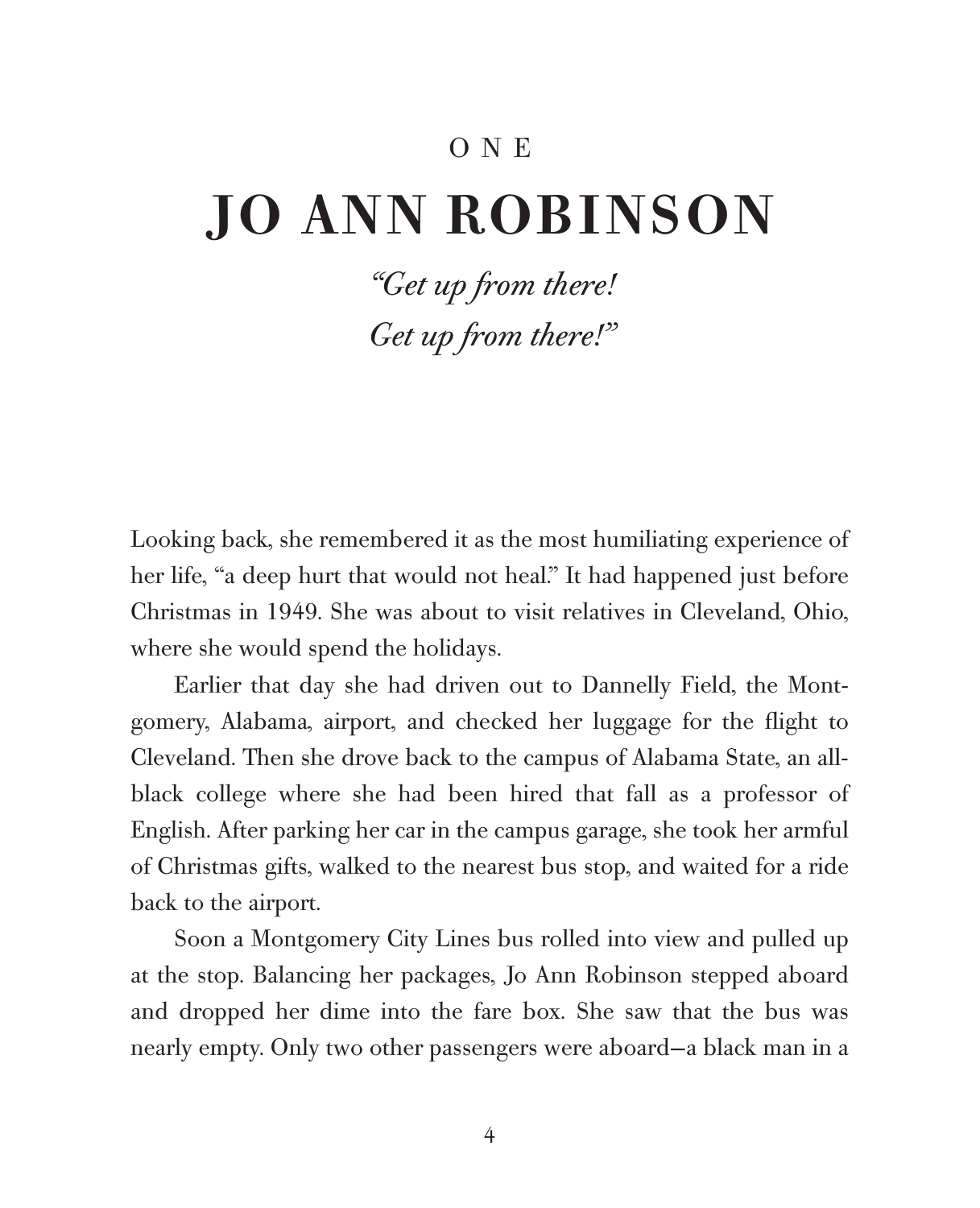

*Jo Ann Robinson: "I think he wanted to hurt me, and he did."*

seat near the back and a white woman in the third seat from the front. Without thinking, Robinson took a seat two rows behind the white woman.

"I took the fifth-row seat from the front and sat down," she recalled, "immediately closing my eyes and envisioning, in my mind's eye, the wonderful two-week vacation I would have with my family and friends in Ohio."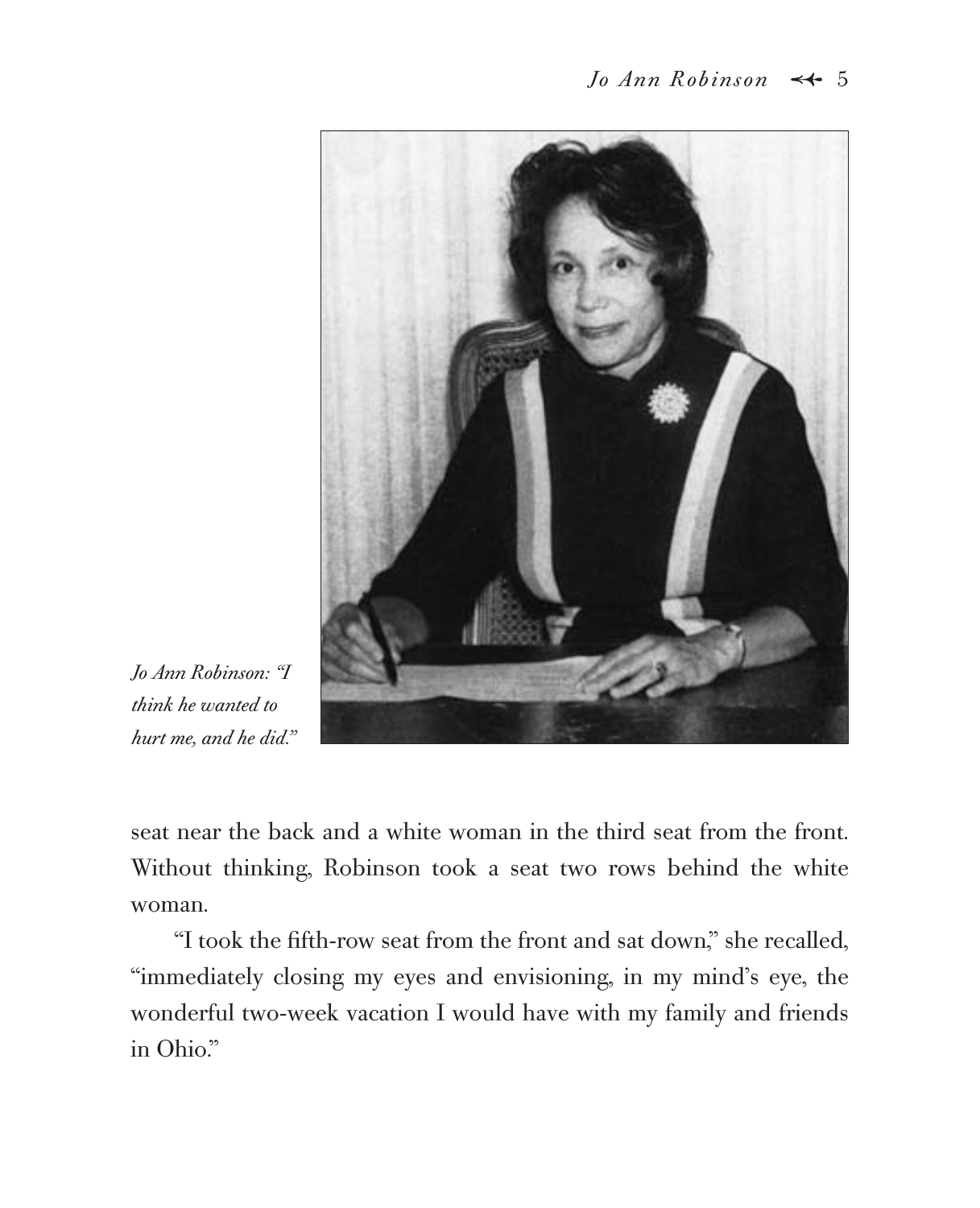## $6 \rightarrow$  FREEDOM WALKERS

Jolted out of her reverie by an angry voice, she opened her eyes and sat upright. The bus driver had come to a full stop and turned in his seat. He was speaking to her. "If you can sit in the fifth row from the front seat of the other buses in Montgomery," he said, "suppose you get off and ride in one of them."

The driver's message didn't register at first. Robinson was still thinking about her holiday trip. Suddenly the driver rose from his seat, went over to her, and stood with his arm drawn back, as if to strike her. "Get up from there!" he yelled. "Get up from there!"

*At the bus station in Durham, North Carolina, 1940* Library of Congress

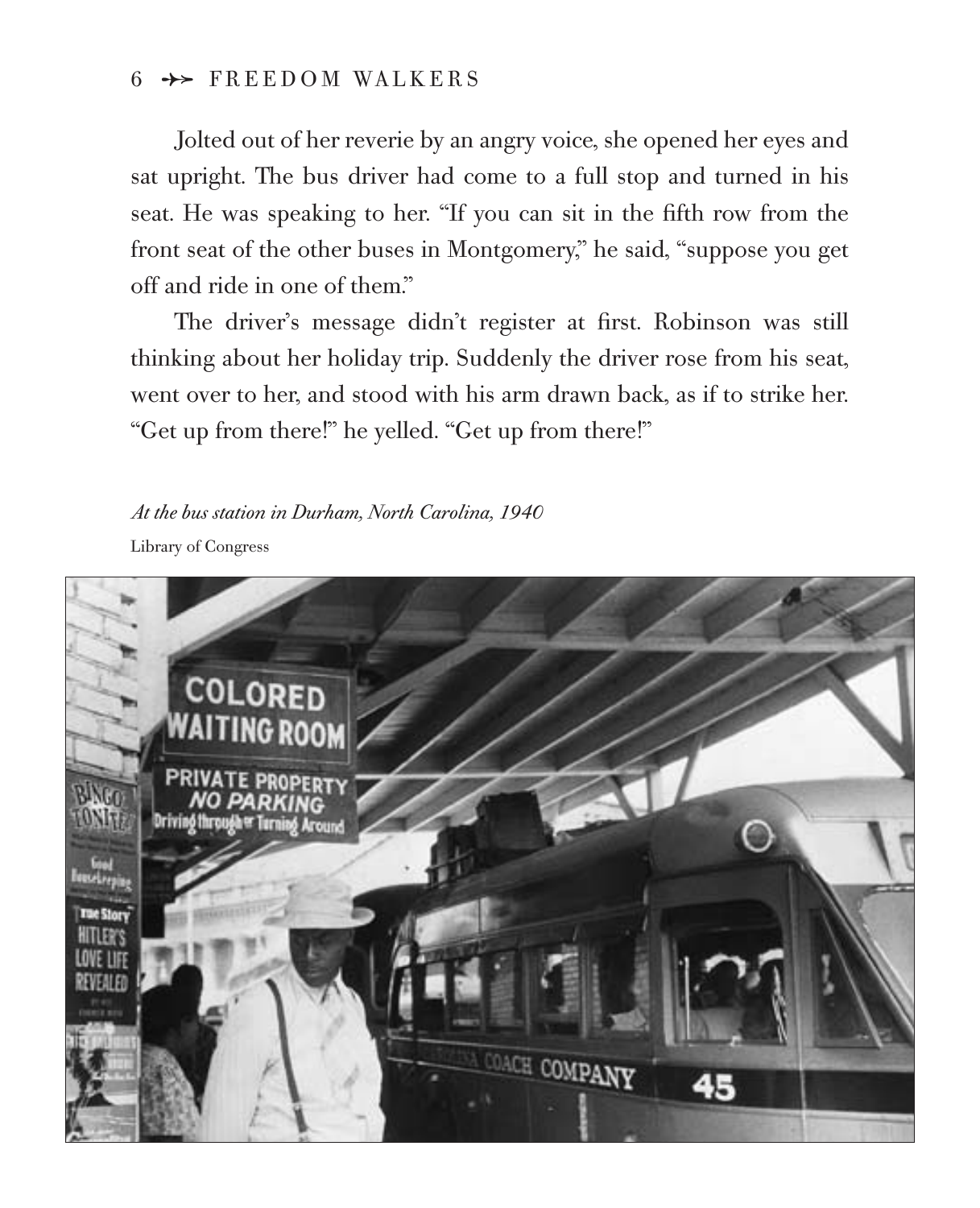

*At the bus station in Memphis, Tennessee, 1943* Library of Congress

Shaken and alarmed, Robinson bolted to her feet and stumbled off the bus in tears, packages falling from her arms. She had made the mistake of sitting in one of the front ten seats, which were reserved for white riders only.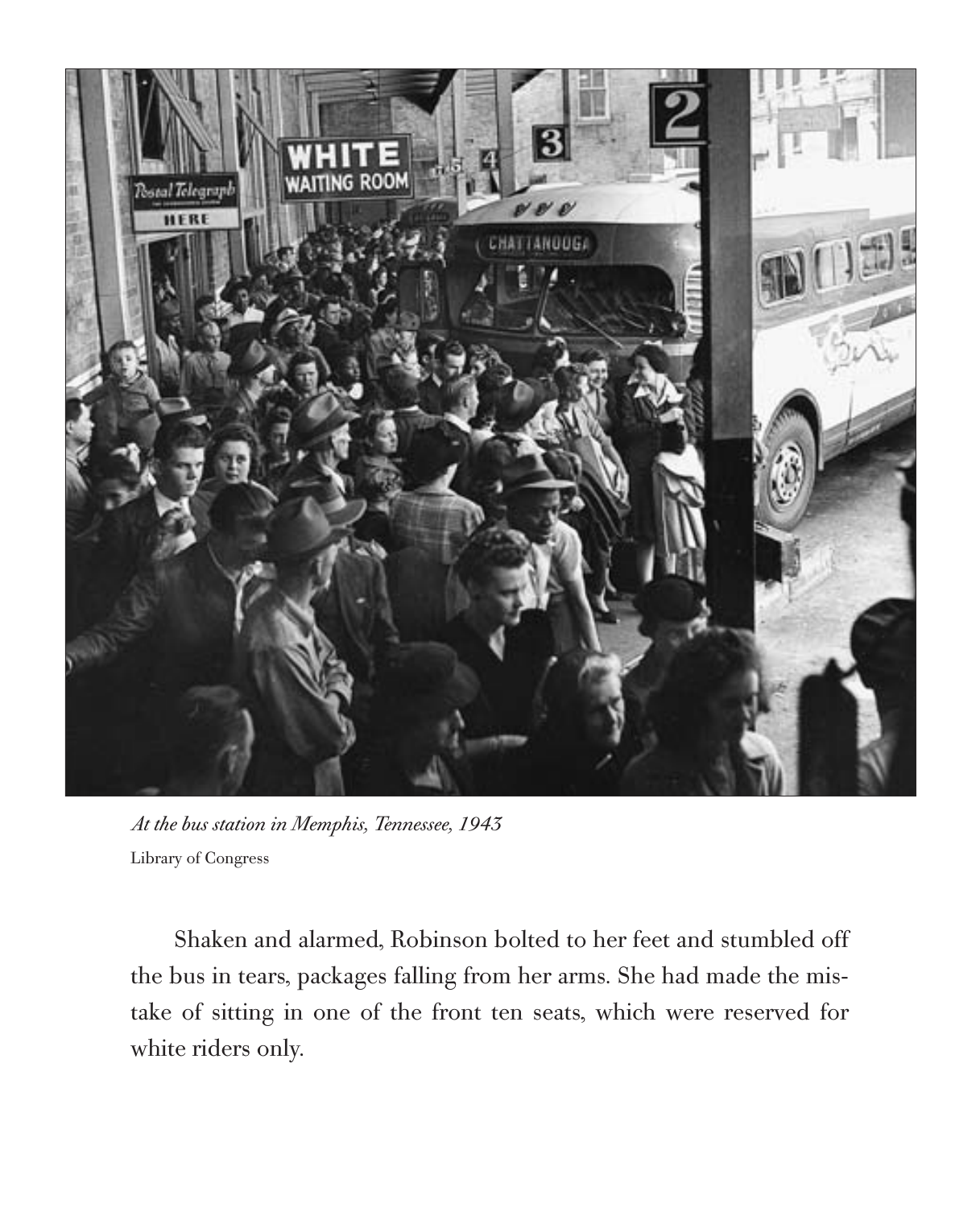"I felt like a dog," she wrote later. "And I got mad, after this was over, and I realized I was a human being, and just as intelligent and far more [educationally] trained than that bus driver was. But I think he wanted to hurt me, and he did. . . . I cried all the way to Cleveland."

Robinson was still mad when she returned to Montgomery after the Christmas holidays. She had recently joined the local Women's Political Council (WPC), an influential organization of African American teachers, nurses, social workers, and other professional women who worked to advance black community interests. But when she told her fellow members what had happened, she learned that her experience was far from unusual. Scores of black passengers, mainly women, had suffered abuse from white bus drivers over the years. Such behavior was a fact of life in Montgomery, she was told. Members of the Women's Council had protested before, but it hadn't helped. Robinson made up her mind then that she would do everything in her power to challenge the city's segregated bus seating.

Every day, as many as 40,000 blacks rode Montgomery's public buses, along with some 12,000 whites. The first ten seats of every bus were reserved for white riders, with the last twenty-six available to blacks. But the dividing line between the white and black sections wasn't fixed. The driver had the power to expand the white section and shrink the black section by ordering blacks to give up their seats to whites.

As white passengers boarded the bus and dropped their dimes into the fare box, they took seats in the front. Black passengers were not allowed to walk past the white section after paying their fare. Instead, they had to get off the bus and reenter through the back door. Some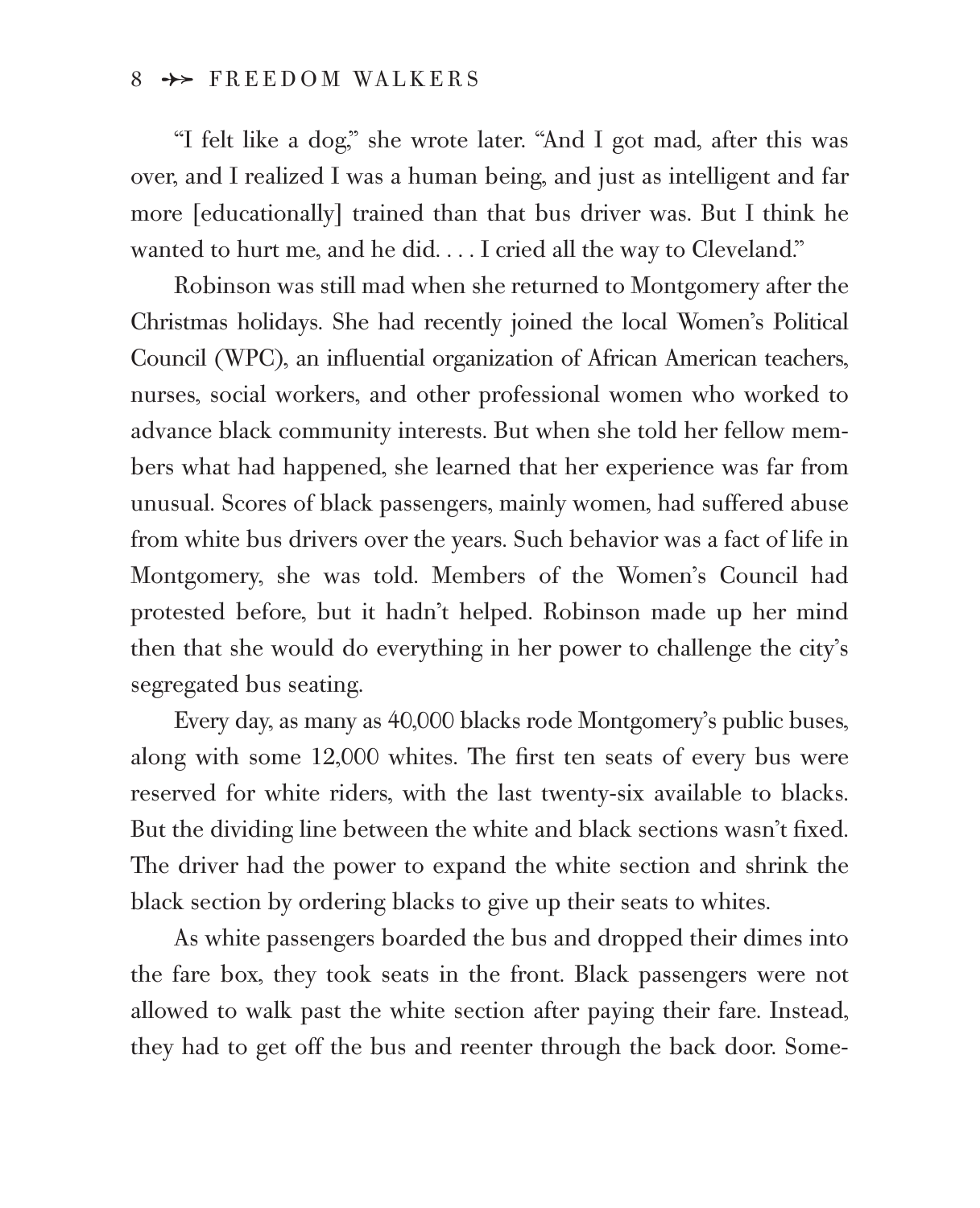times a spiteful driver would accept a black rider's fare and then, while the passenger was walking around to enter the back door, would drive off.

"Not all drivers were guilty of such practices," Robinson wrote. "There were some very fine, courteous bus drivers who were kindly disposed and carried out the laws of segregation without offending the riders. ... There were good and mean drivers, considerate and hateful ones. And black riders had to cope with both types."

The bus system was a bitter daily reminder of enforced segregation in Montgomery. Many black riders were women who rode across town every morning to work as maids, cooks, and nurses in white homes. Other black passengers were students, young children, and old folks. All of them were powerless to challenge white drivers when they were ordered to give up their seats, because the drivers had the force of law behind them. Even when not a single white passenger was on board, the front ten seats in every bus were reserved for whites, just in case one or two did ride. Often black riders jammed the aisle of a bus, standing over those empty seats, where they dared not sit down. And if the white section happened to fill up, then the blacks sitting just behind the reserved seats had to get up as more whites got on. Elderly black men and women were required by law to get out of their seats so that white schoolchildren could take a seat.

Jo Ann Robinson did not take kindly to being pushed around. She had grown up on a small Georgia farm, the youngest of twelve children, had graduated from a segregated, all-black high school as the class valedictorian, and was the first member of her family to complete college. After teaching in Texas, she moved to Montgomery in the summer of 1949,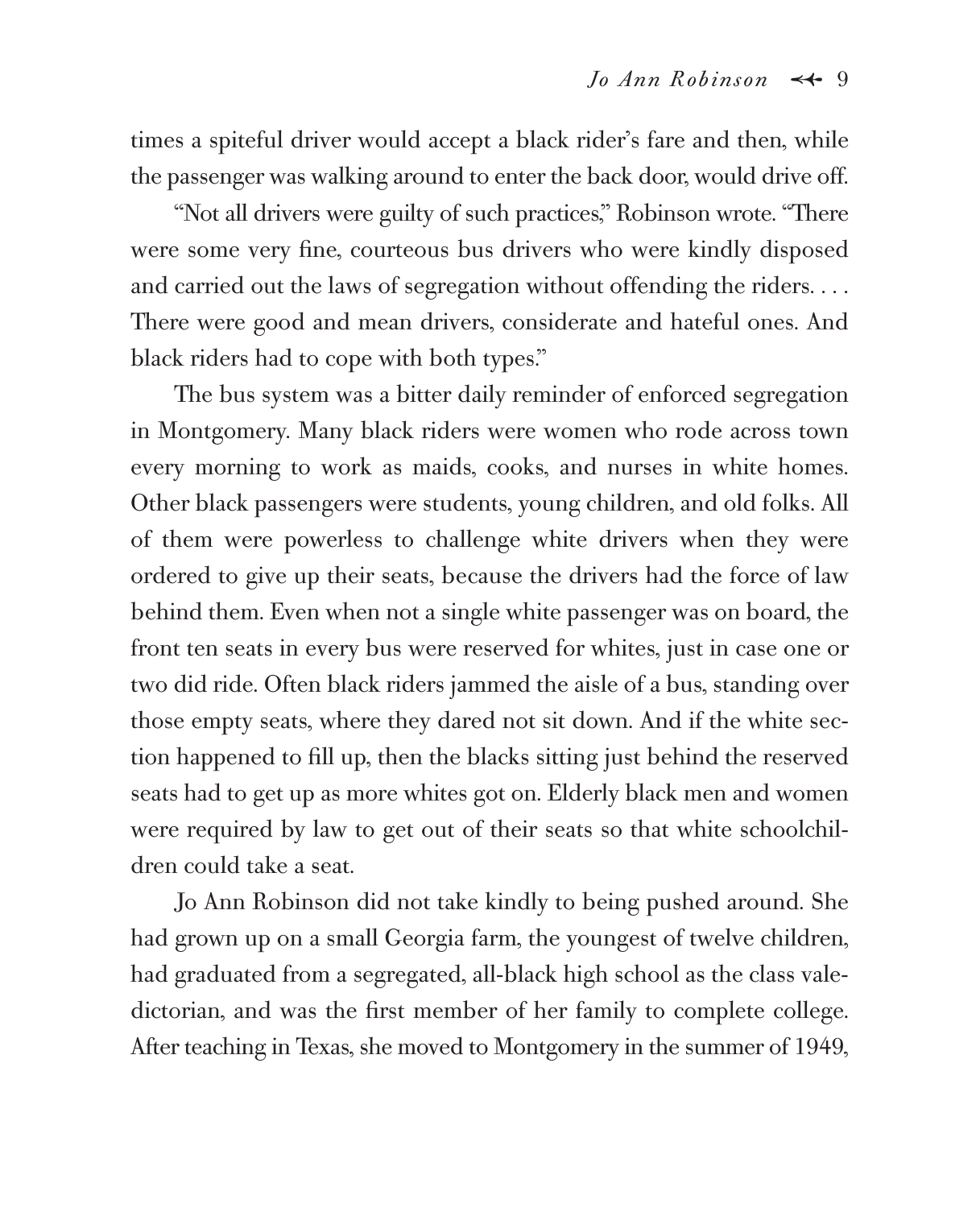at the age of thirty-seven, to join the English department at Alabama State, where she earned a reputation as an enthusiastic and popular teacher.

Robinson joined the Dexter Avenue Baptist Church, attended by many Alabama State professors. That's when she became a member of the Women's Political Council, which had been founded three years earlier when the local League of Women Voters refused to accept blacks. "We were 'woman power,' organized to cope with any injustice, no matter what," she recalled. "I had suffered the most humiliating experience of my life when that bus driver had ordered me off the fifth-row seat from the front and threatened to strike me when I did not move fast enough. Thus, I was ready to take over the WPC when the time came."

In 1950, she was elected president of the WPC. Under her leadership, segregated seating on public buses became the group's most pressing issue. Joined by other black community leaders, Robinson and the women of the WPC met several times with Montgomery city commissioners and, later, with bus company officials. Their demands were modest. They simply asked for "better seating arrangements." The word *integration* was never mentioned. "To admit that black Americans were seeking to integrate would have been too much," Robinson said later. "There probably would have been much bloodshed and arrests of those who dared to [suggest] such an idea!"

The black leaders complained about abusive drivers. They pointed out that bus stops were farther apart in black neighborhoods than in white areas. And they asked that the bus company hire some black drivers. The white officials listened politely. They reminded the blacks that segregation on public buses was required by both city and state laws. But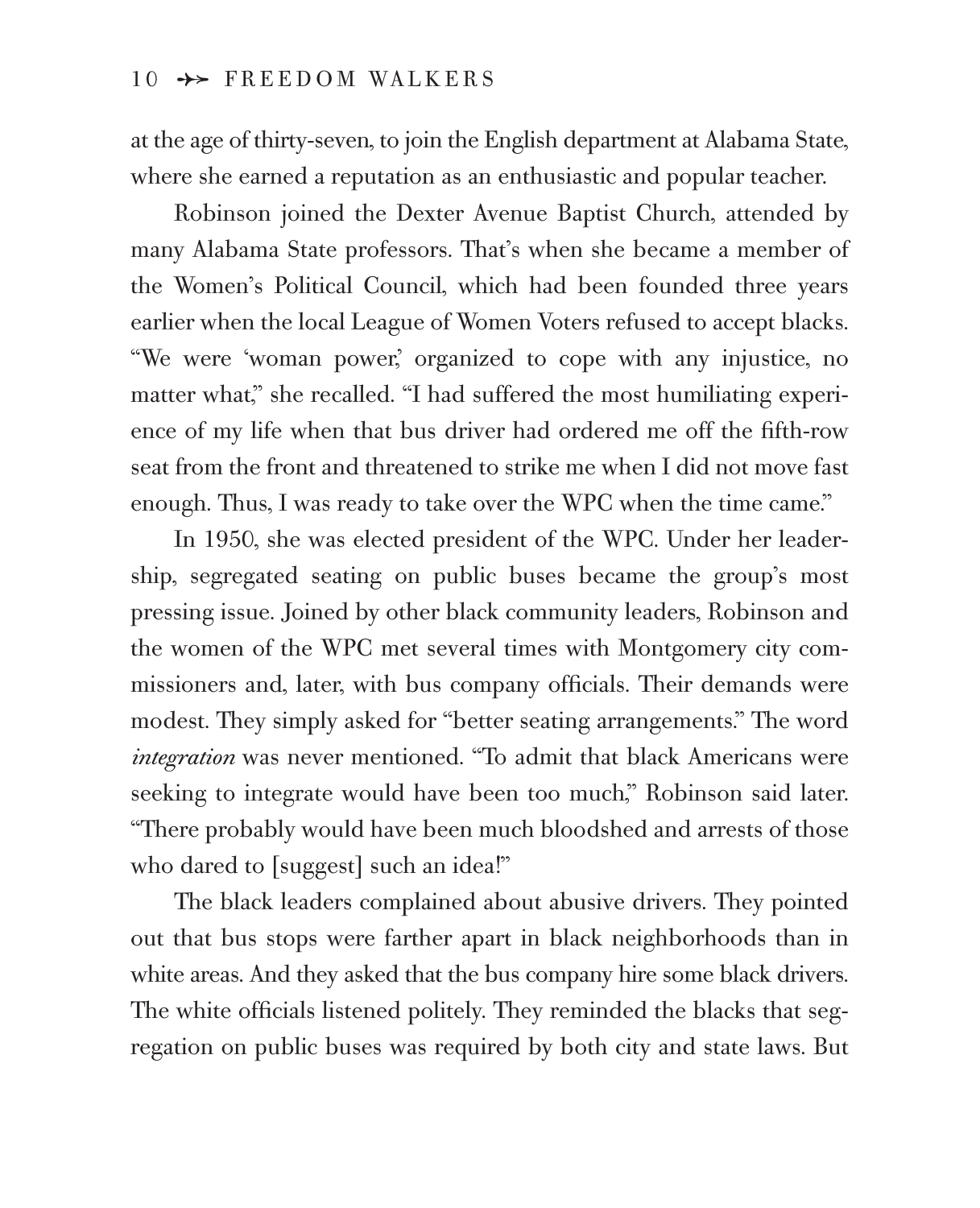

*A segregated classroom at the University of Oklahoma, 1948. The black student, G. W. McLaurin, is seated in an anteroom, separated from white students.* Library of Congress

they did make a couple of small concessions. The mayor instructed the bus company to begin stopping at every corner in black neighborhoods, just as buses did in white sections of town. And he requested that drivers be more courteous in the future.

Nothing else changed. Then, on May 17, 1954, the *Montgomery Advertiser* carried a sensational front-page headline. In a momentous decision that would affect race relations across America, the United States Supreme Court had declared that segregation in the nation's public schools was unconstitutional. While the ruling had no immediate effect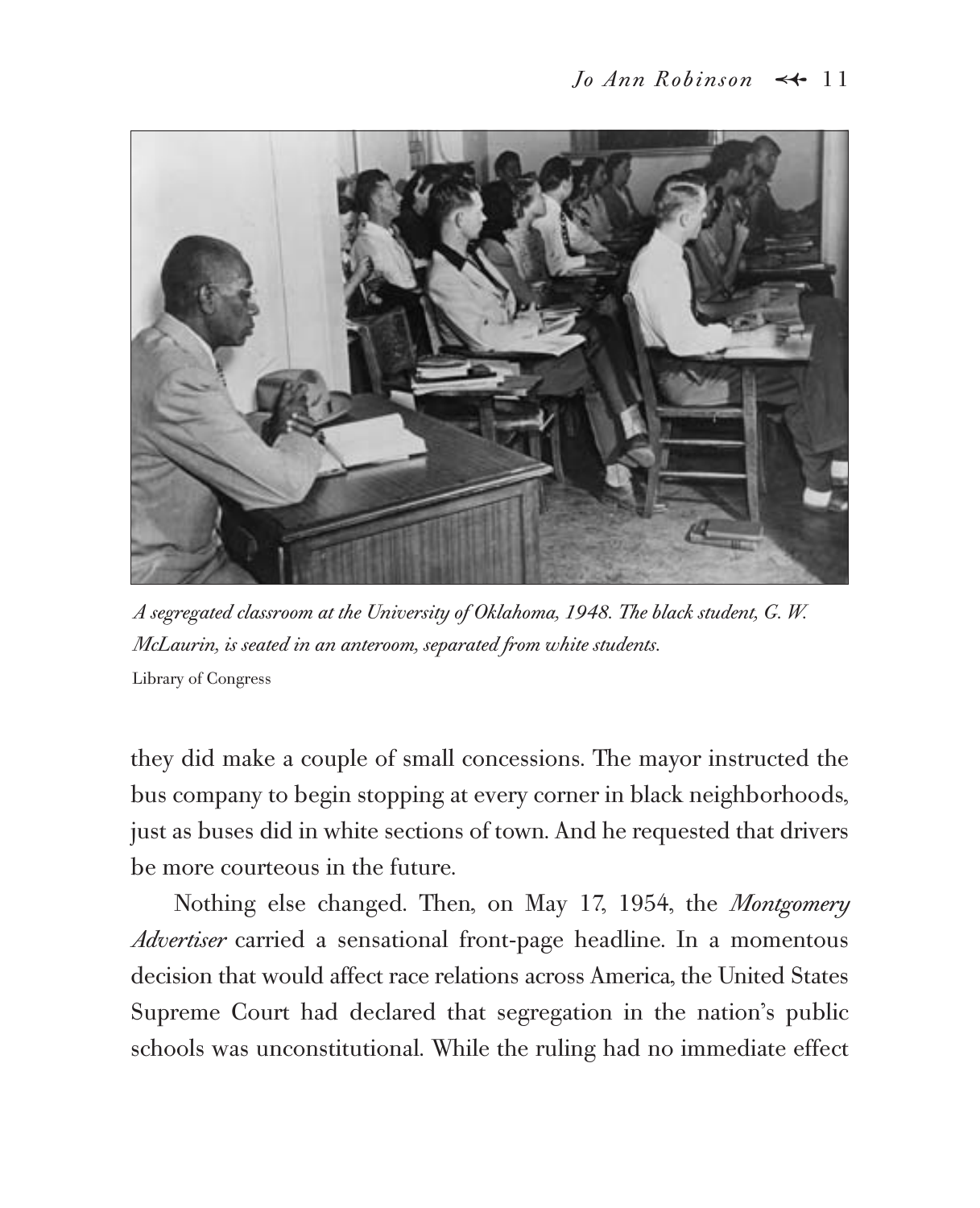## $12 \rightarrow$  FREEDOM WALKERS

in Montgomery, many African Americans believed that the same principle applied to other segregated facilities, such as public transportation. Here at last was a real chance to challenge the segregation laws. Jo Ann Robinson was inspired to write to Montgomery Mayor W. A. "Tacky" Gayle, demanding improved conditions for black riders on city buses and mentioning, for the first time, the possibility of a boycott.

"Mayor Gayle, three-quarters of the riders on these public conveyances are Negroes," she wrote. "If Negroes did not patronize them they could not possibly operate. . . . There has been talk from twenty-five or more local organizations of planning a city-wide boycott of buses."

To be effective, a boycott would need the united support of the city's African American bus riders. Most of them could not afford to own automobiles. How would they get to work? Asking blacks to protest for their rights in the segregated South of the early 1950s was asking them to summon uncommon personal courage—to put their livelihoods and even their physical safety on the line. They could be fired from their jobs, harassed on the streets, or worse. The Ku Klux Klan and other white supremacy groups did everything they could to intimidate blacks into submission. And they did not shrink from violence. Blacks who broke the Jim Crow color bar might be terrorized, beaten, or even murdered.

"I did not have the slightest idea how—without involving others who might get hurt—to begin a boycott against the bus company," Robinson recalled.

But as stories continued to spread about abusive drivers and humiliating incidents on city buses, anger in the black community grew. The